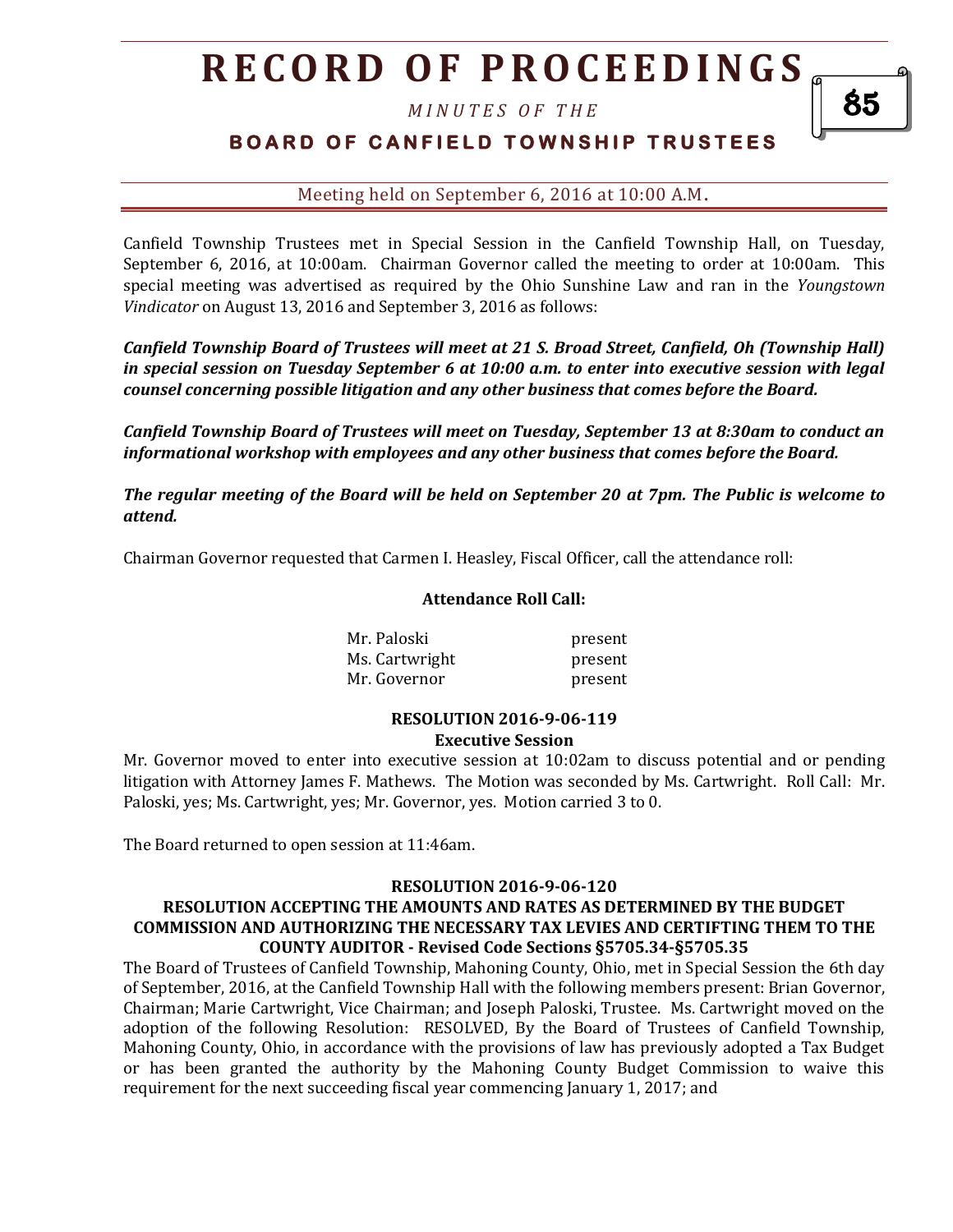*M I N U T E S O F T H E* 

## **B O A R D O F C A N F I E L D T O W N S H I P T R U S T E E S**

Meeting held on September 6, 2016 at 10:00 A.M**.**

WHEREAS, The Budget Commission of Mahoning County, Ohio, has certified its action thereon to this Board together with an estimate by the County Auditor of the rate of each tax necessary to be levied by this Board, and what part thereof is without, and what part within, the ten mill limitation; therefore, be it

RESOLVED, By the Board of Trustees of Canfield Township, Mahoning County, Ohio, that the amounts and rates as determined by the Budget Commission in its certification, be and the same are hereby accepted; and be it further

RESOLVED, That there be and is hereby levied on the tax duplicate of said Township the rate of each tax necessary to be levied within and without the ten mill limitation as follows:

### SCHEDULE A - SUMMARY OF AMOUNTS REQUIRED FROM GENERAL PROPERTY TAX APPROVED BY BUDGET COMMISSION AND COUNTY AUDITOR'S ESTIMATED TAX RATES

|                      | <b>Amount</b>         | <b>Amount</b>         | County               | County                |  |
|----------------------|-----------------------|-----------------------|----------------------|-----------------------|--|
|                      | <b>Approved by</b>    | To Be                 | <b>Auditor's</b>     | <b>Auditor's</b>      |  |
| <b>Fund</b>          | <b>Budget</b>         | <b>Derived from</b>   | <b>Estimate of</b>   | <b>Estimate of</b>    |  |
|                      | <b>Commission</b>     | <b>Levies Outside</b> | Tax to be            | Tax to be             |  |
|                      | <b>Inside 10 Mill</b> | 10 Mill               | <b>Levied Inside</b> | <b>Levied Outside</b> |  |
|                      | Limitiation           | Limitation            | 10 Mill Limit        | 10 Mill Limit         |  |
|                      |                       |                       |                      |                       |  |
| <b>General Fund</b>  | 582,474               |                       | 1.85                 |                       |  |
| Road and Bridge      | 163,722               |                       | 0.52                 |                       |  |
|                      |                       |                       |                      |                       |  |
| <b>County Health</b> | 88,158                |                       | 0.28                 |                       |  |
|                      |                       |                       |                      |                       |  |
|                      |                       |                       |                      |                       |  |
| <b>Fire District</b> |                       | 16,988                |                      | 0.10                  |  |
| <b>Total</b>         | \$<br>834,354         | \$<br>16,988          | 2.65                 | 0.10                  |  |

86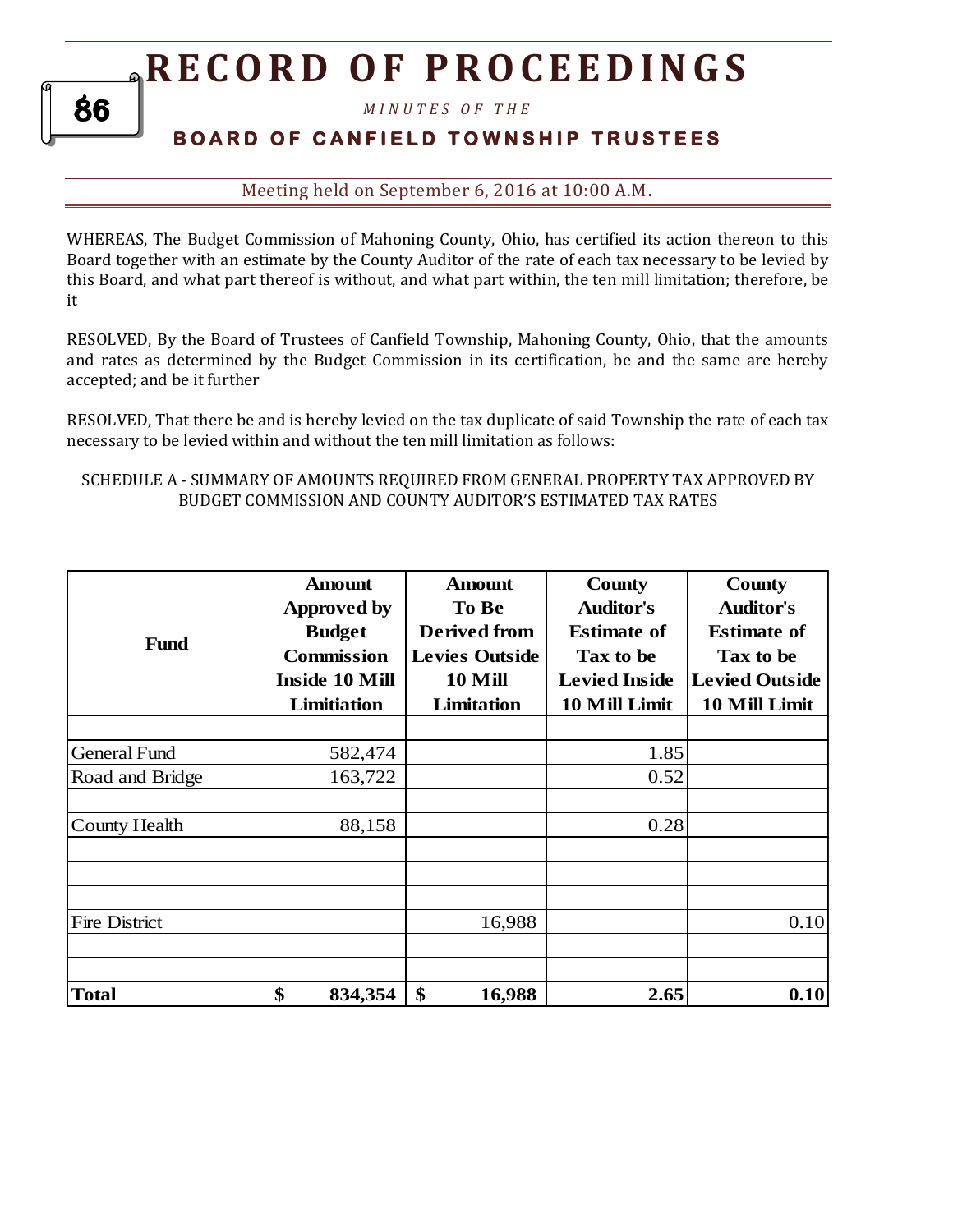*M I N U T E S O F T H E* 

## **BOARD OF CANFIELD TOWNSHIP TRUSTEES**

Meeting held on September 6, 2016 at 10:00 A.M**.**

### SCHEDULE B - CURRENT PROPERTY VALUES AND LEVIES OUTSIDE 10 MILL LIMITATION, EXCLUSIVE OF DEBT LEVIES

|                 | <b>FULL</b><br><b>RATE</b> |              |              | <b>EFFECTIVE</b><br><b>MILLS</b><br><b>RES/AGR</b> |              |              | <b>EFFECTIVE</b><br><b>MILLS</b><br>COMM/<br><b>OTHER</b> |              |              |
|-----------------|----------------------------|--------------|--------------|----------------------------------------------------|--------------|--------------|-----------------------------------------------------------|--------------|--------------|
|                 | <b>INSIDE</b>              | <b>VOTED</b> | <b>TOTAL</b> | <b>INSIDE</b>                                      | <b>VOTED</b> | <b>TOTAL</b> | <b>INSIDE</b>                                             | <b>VOTED</b> | <b>TOTAL</b> |
|                 | 10<br><b>MILLS</b>         | <b>MILLS</b> | <b>MILLS</b> | 10 MILLS                                           | <b>MILLS</b> | <b>MILLS</b> | 10 MILLS                                                  | <b>MILLS</b> | <b>MILLS</b> |
| General         | 1.850000                   |              | 1.850000     | 1.850000                                           |              | 1.850000     | 1.850000                                                  |              | 1.850000     |
| Road Fund       | 0.520000                   |              | 0.520000     | 0.520000                                           |              | 0.520000     | 0.520000                                                  |              | 0.520000     |
| 85 Fire Cont.   |                            | 0.100000     | 0.100000     |                                                    | 0.050434     | 0.050434     |                                                           | 0.068499     | 0.068499     |
| Health          | 0.280000                   |              | 0.280000     | 0.280000                                           |              | 0.280000     | 0.280000                                                  |              | 0.280000     |
| <b>SUBTOTAL</b> | 2.650000                   | 0.100000     | 2.750000     | 2.650000                                           | 0.050434     | 2.700434     | 2.650000                                                  | 0.068499     | 2.718499     |

| <b>VOTED LEVIES</b>                                                                                            |         |            |            |            |                  |      |  |  |  |
|----------------------------------------------------------------------------------------------------------------|---------|------------|------------|------------|------------------|------|--|--|--|
|                                                                                                                |         |            | Date of    | Tax Year   | Tax Year<br>Levy | Levy |  |  |  |
| Purpose                                                                                                        | Millage | Type       | Vote       | Levy Began | Expires          | Year |  |  |  |
| Fire protection                                                                                                | 2.00    | Additional | 11/05/1985 | 1985       | Cont.            | 1985 |  |  |  |
| The above levy has since been reduced<br>to .1 mills per requests from the<br>township. History is as follows: |         |            |            |            |                  |      |  |  |  |
|                                                                                                                | 1.40    |            |            | 1992       |                  |      |  |  |  |
|                                                                                                                | 0.20    |            |            | 1993       |                  |      |  |  |  |
|                                                                                                                | 0.10    |            |            | 1996       |                  |      |  |  |  |
|                                                                                                                |         |            |            |            |                  |      |  |  |  |

#### **Schedule B TY2016 PY2017**

|                                  | Residential<br>All Other |              | Public Utility |             |               |
|----------------------------------|--------------------------|--------------|----------------|-------------|---------------|
| Taxable<br>Values                | Agricultural             | Classes      | Real           | Personal    | Totals        |
|                                  |                          |              |                |             |               |
| <b>District</b><br><b>Totals</b> | \$266,744,840            | \$40,485,820 | \$0            | \$7,620,010 | \$314,850,670 |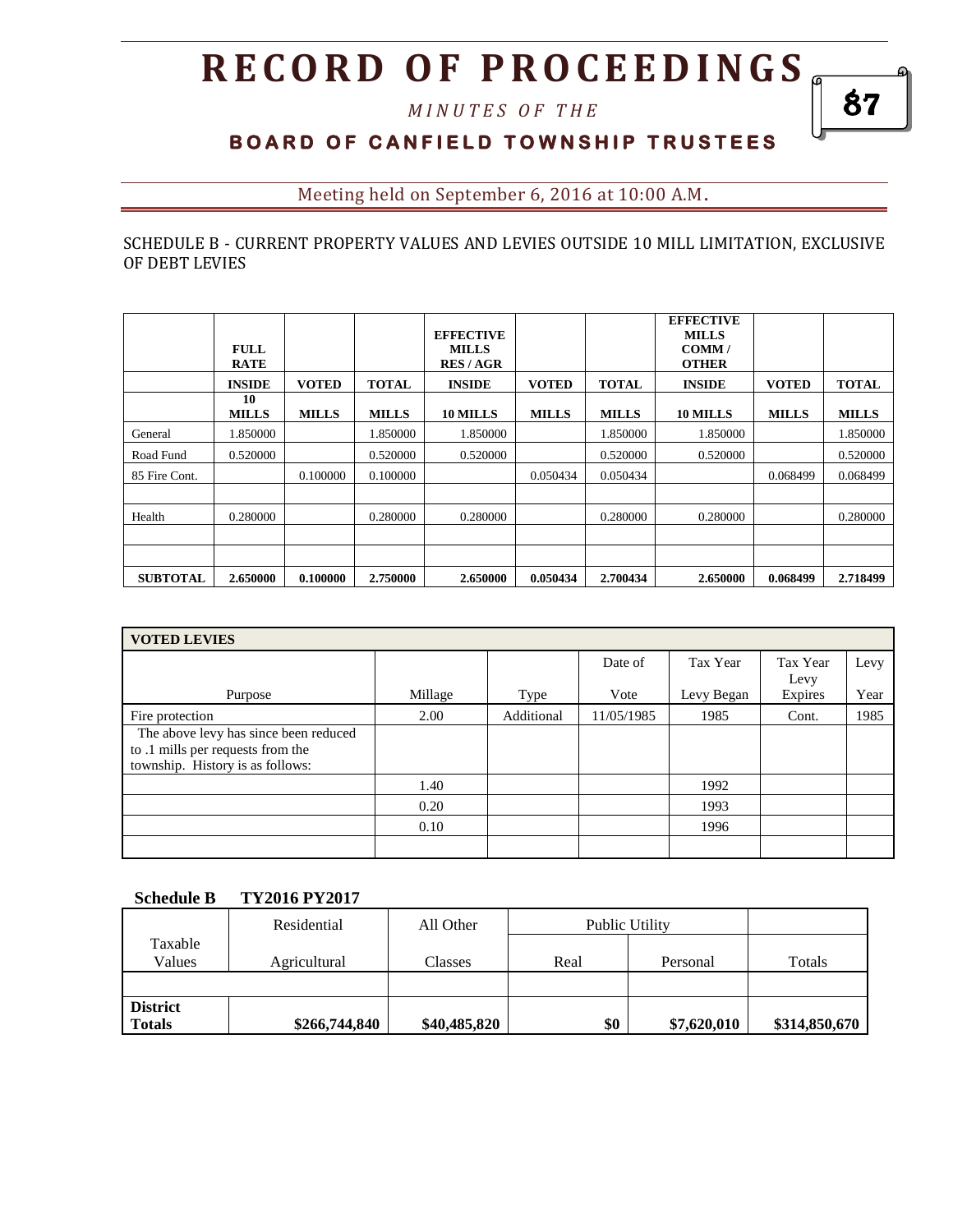*M I N U T E S O F T H E* 

## **B O A R D O F C A N F I E L D T O W N S H I P T R U S T E E S**

Meeting held on September 6, 2016 at 10:00 A.M**.**

| INSIDE          |          |              |                   |          |           |
|-----------------|----------|--------------|-------------------|----------|-----------|
|                 | Rate     | Residential  | All Other         | Public   |           |
|                 |          | Agricultural | <b>RE Classes</b> | Utility  | Totals    |
| General         | 1.850000 | 493,478      | 74,899            | 14,097   | 582,474   |
| Road and        |          |              |                   |          |           |
| bridge          | 0.520000 | 138,707      | 21,053            | 3,962    | 163,722   |
|                 |          |              |                   |          |           |
| Health          | 0.280000 | 74,689       | 11,336            | 2,134    | 88,158    |
|                 |          |              |                   |          |           |
|                 |          |              |                   |          |           |
|                 |          |              |                   |          |           |
| <b>District</b> |          |              |                   |          |           |
| <b>Totals</b>   | 2.65     | \$706,874    | \$107,287         | \$20,193 | \$834,354 |

### **OUTSIDE**

|                                  | Full<br>Rate | R/A<br>Rate | C/O<br>Rate | Residential<br>Agricultural | All Other<br><b>RE</b> Classes | Public<br>Utility | Totals   |
|----------------------------------|--------------|-------------|-------------|-----------------------------|--------------------------------|-------------------|----------|
| 85 Fire Cont.                    | 0.100000     | 0.050434    | 0.068499    | 13.453                      | 2,773                          | 762               | 16,988   |
|                                  |              |             |             |                             |                                |                   |          |
| <b>District</b><br><b>Totals</b> | 0.100        | 0.0504      | 0.0685      | \$13,453                    | \$2,773                        | \$762             | \$16,988 |

Residential/Agricultural, All Other Classes are calculated at effective rates for renewals, full rate for replacement, new and emergency levies. Public Utility Personal Property is calculated at full rate. Public Utility Values obtained from Ohio Department of Taxation

### And be it further

RESOLVED, that the Fiscal Officer of this Board be and is hereby directed to certify a copy of this Resolution to the County Auditor of said County. Mr. Governor seconded the Motion and the roll being called upon its adoption the vote resulted as follows: Mr. Paloski, yes; Ms. Cartwright, yes; Mr. Governor, yes. Motion carried 3 to 0.

**Trustees Comments:** Mr. Governor gave an update on the advertising for the position of part-time Public Works employee. Mr. Governor suggested that Mr. Rogers and Mr. Burkett interview and making recommendations to the Board. The Board had no objection. Mr. Governor asked if Mr. Rogers would have Ms. Williams remove the notice from our website.

Fiscal Officer noted receipt of an invoice from Ohio Edison for the replacement of one light pole located at 7160 Saint Ursula Dr. at a cost of \$2,338.24 that an unknown vehicle damaged. She asked if she should call our insurance company. Ms. Cartwright noted that we need to know who is responsible for that pole. Ms. Heasley noted that she has always believed that all lights in the Township were owned by Ohio Edison. Mr. Governor suggested contacting the prosecutor's office for an opinion on who is responsible for the lights in the street lighting districts.

88

**INSIDE**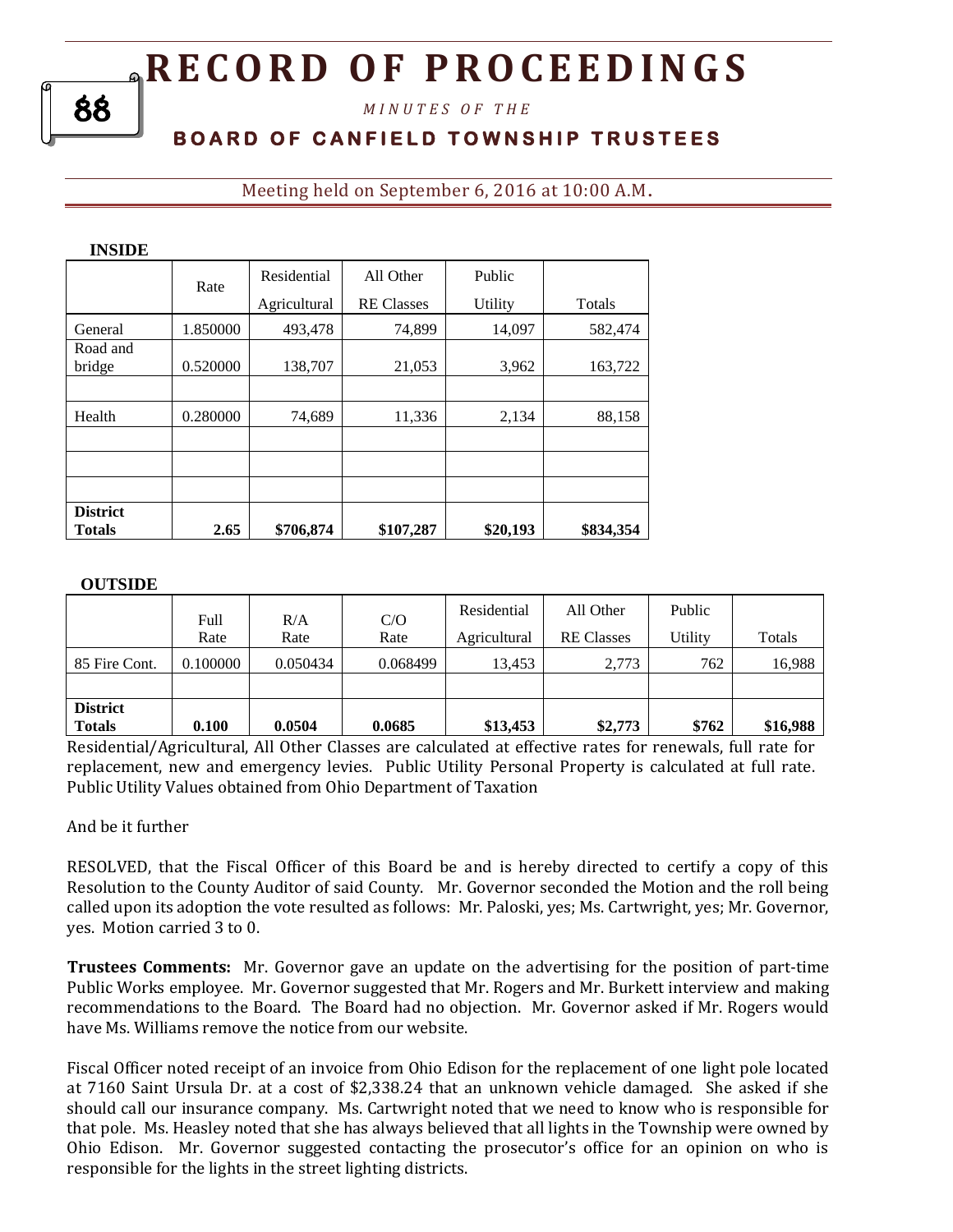*M I N U T E S O F T H E* 

## **BOARD OF CANFIELD TOWNSHIP TRUSTEES**

89

Meeting held on September 6, 2016 at 10:00 A.M**.**

The Fiscal Officer noted concerns with her moving funds between checking and the money market account, so she contacted Farmers National Bank to make them aware of the problem. They reviewed our present volume of use and determined that we only need to keep \$325,000 balance so as not to have a service fee. They suggested a form of a sweep account that will pay .20%. The account would sweep any balance over the \$325,000 and sweep back as funds are needed to keep the \$325,000 balance that would be connected to the primary checking account. The account will not sweep into the market as the account we once had, but remain within the bank. This would be the third account we would have with Farmers beside the certificate of savings.

The Fiscal Officer updated the Board concerning the lump sum bonus to union employees and OPERS requirements. A resolution maybe required to make the payments. Board agreed to get it done.

Ms. Cartwright noted several items not date stamped. She suggested that all mail should be opened and date stamped as part of proper office procedures. Fiscal Officer noted that she had discussion with Cindy Williams that if certified mail comes into the office, it should be opened in Mr. Rogers's presence to determine importance of that mailing and date stamped.

The Fiscal Officer noted that during the audit, it was determined that the Township does not need the Zoning Fund and it should be incorporated into the General Fund. She will provide information for the Trustees to read, so they can make a decision at the next meeting.

The grant to replace a plow truck was discussed in detail. Mr. Governor noted that Mr. Rogers has the blessing of the Board to move forward with applying for the Diesel Emissions Reduction Grant (DERG).

The Fiscal Officer noted that the full amount of interest from our investments that came due last month was deposited into the checking account and was not rolled over into the new investments as originally discussed with the investment company.

Mercedes Turnpike Project was discussed. Mr. Rogers reported that the Home Owners Association is willing to give us the easements needed for the project to move forward, but the prosecutor does not care, since the Township cannot expend tax dollars on this project. The Fiscal Officer noted that as long as the Township does not expend monies, why aren't we going back to the turnpike and requesting full funding, but that the Township remains in charge of the project. Mr. Rogers noted that he has requested this and is waiting to hear from them.

Mr. Rogers had the Board sign the contract page for Starr Centre Storm Water Management OPWC Project Phase I and a MOU for the county to reimburse the Township for their share of this project. As soon as Mr. Rogers has the notice to proceed from the State of Ohio, he will file the notice of commencement with the county auditor. Fiscal Officer requested bid information for the purchase order, and also asked that Mr. Rogers take time to look at all the purchase orders to make sure there are open purchases orders before breaking ground on any project.